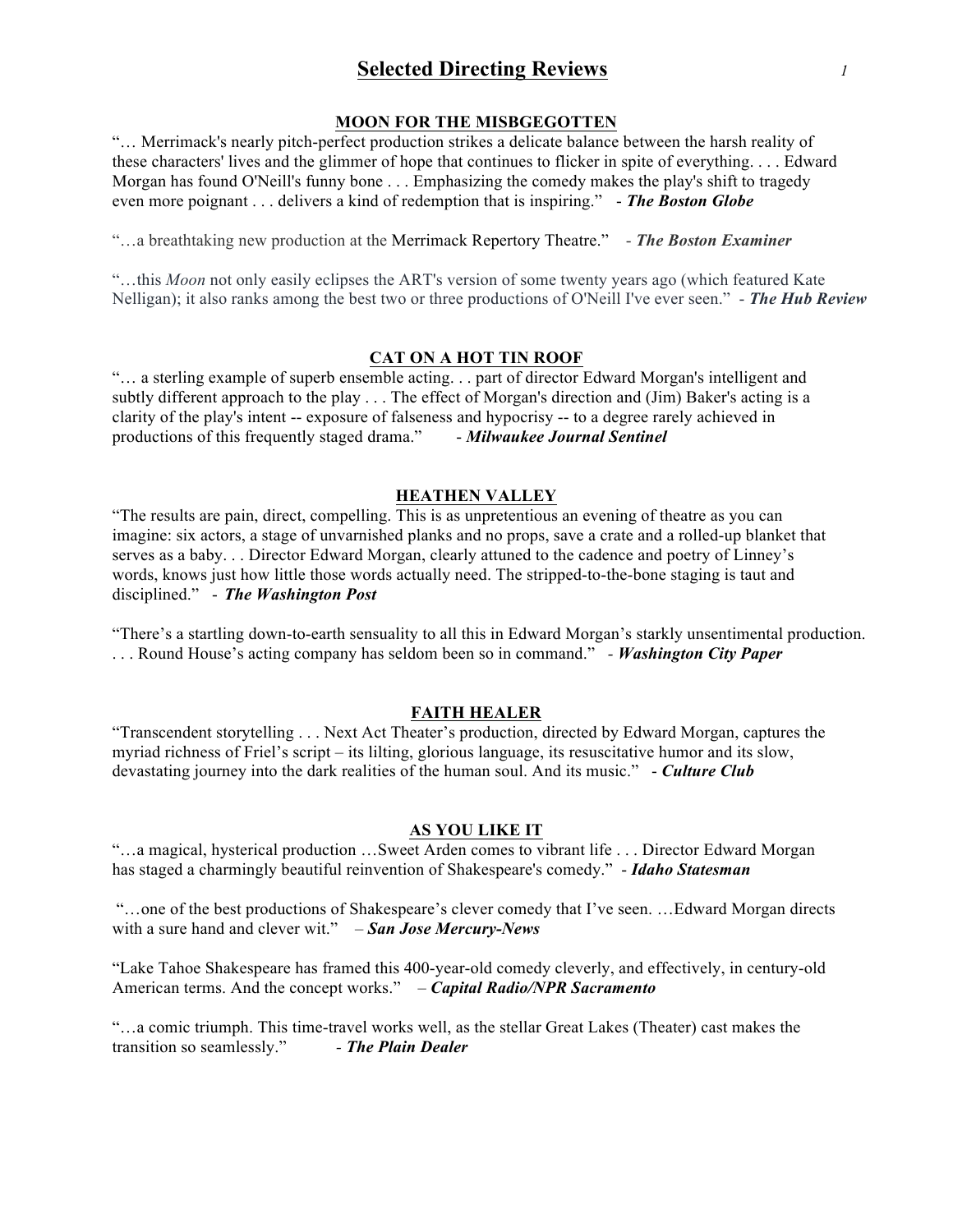# **Selected Directing Reviews** *2*

### **BENITO CERENO**

"Few, if any, Milwaukee Repertory Theater productions in the past 20 years have struck such an urgently spiritual vein. . . .With drama and a touching poignancy, a painful gap in American history is bridged, and in doing so, an optimistic bond between black and white Americans is suggested. A compelling spirituality springs from the telling of the grotesque tale that is the factual spine of *Benito Cereno.* This is shared history, and on it a shared future can be built." - *Milwaukee Journal Sentinel*

#### **TO KILL A MOCKINGBIRD**

"**5** Star Rating . . . an emotionally rich theater experience." - *About SaltLakeCity.com*

"You feel as if the show were written yesterday . . . And when the climactic verdict is read, Morgan expertly builds the suspense so that you're likely to gasp no matter how you thought things were going to turn out. Morgan reminds us what a timeless tale some "dated" tales can be." *– Las Vegas Review-Journal*

"A stellar cast, brilliant directing and strict adherence to the novel's basic concepts . . . makes this one of the (Utah Shakespeare) festival's best in recent years. Director Edward Morgan brings it all together . . . a moving story that goes beyond a simple play to become a rich theatrical experience." *- TheSpectrum.com*

### **SUCCESS**

""…the casting and performances were top-notch . . . a thought provoking, avant-garde production."

"All told, a brilliantly crafted and well-executed play that prove the *pièce de résistance* of The Hindu MetroPlus Theatre Fest."

- *Festival Reviews, The Hindu MetroPlus.* 

#### **BILLY BISHOP GOES TO WAR**

"Ed Morgan directed, which automatically means two things: One, there's a preliminary assumption that it will be worth seeing, since everything else he's directed at (Virginia Stage Company) has been excellent. Second, the play is not only a must-see for general audiences, but should be required viewing for theatre students, because it's something of a master class in the director's art." - *Veer Magazine*

"This richly theatrical, consistently entertaining, wonderful work transports us into a wild blue yonder of dramatic perfection. . . . Edward Morgan deserves a few medals himself for this exceptional event. He guides his cast with the eye of an expert, sensitive man of the theatre. . . . "Billy Bishop" functions on many levels. It captures the hilarity and, more important, the horrors of war." - *WHRO Radio* 

## **THE MAI & MOLLY SWEENEY**

"Milwaukee Rep is becoming one of the premier outposts of Irish theater. One need look no further than the Rep's recent main stage production of "The Mai" and its current Stiemke Theater staging of "Molly Sweeney." Both productions have been directed by Ed Morgan, and they define the plays with a clarity, sensitivity and emotional truth that would make their authors proud. **-** *Milwaukee Journal Sentinel*

# **AN APOLOGY**

"Director Edward Morgan creates just the right atmosphere and tone for the piece, which is performed in an ominoulsy beautiful warehouse space, complete with a freight elevator that takes Faustus on his final journey. *An Apology* . . . is unlike anything you've seen in a conventional theatre." **-** *Milwaukee Magazine*